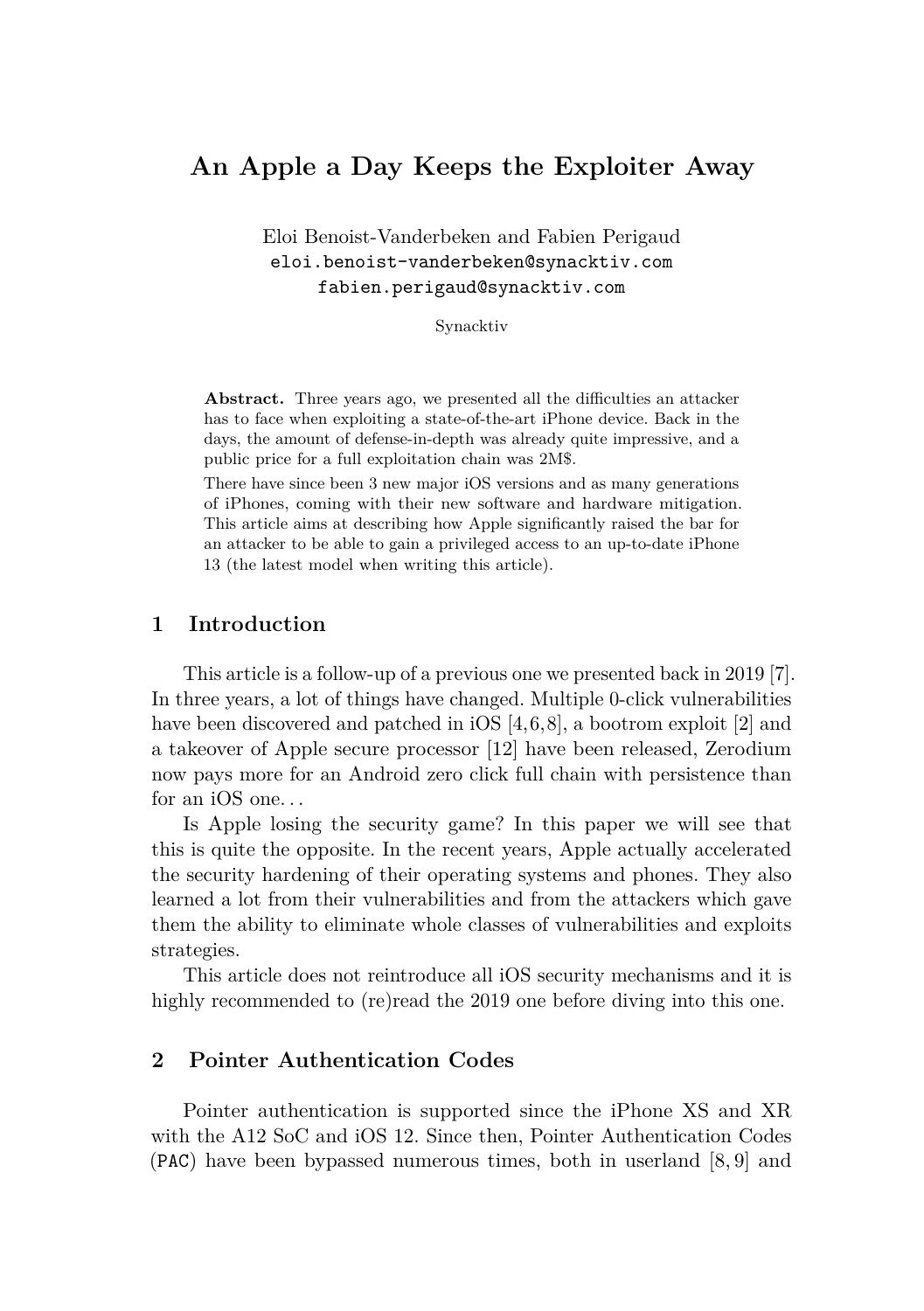kernelland [\[3,](#page-12-6) [9\]](#page-12-5). In our previous paper [\[7\]](#page-12-0) we insisted that the technology was still young and that Apple could sign more things and use different keys. It turns out that it's exactly what they did.

The obvious attack against PAC pointers is to modify unsigned pointers and to swap pointers that are signed with the same key and context. Apple is well aware of that and made this significantly harder.

## **2.1 More Signed Pointers**

First of all, more and more data pointers are now signed. This includes both sensitive pointers like the sandbox label but also data structures known to be used by attackers to build full exploits. For instance, after multiple jailbreaks and exploits using pipes to build an arbitrary read/write primitive in the kernel [\[11\]](#page-13-1), Apple started in iOS 14.2 to sign pipes data pointers.

The userland is not left out. For example, after being used by Samuel Groß in his iMessage exploit [\[8\]](#page-12-3), the ISA (as in *this object IS A box/ cat/apple*) pointer, a very important pointer at the beginning of every Objective-C object, is signed since iOS 14 (but only checked since iOS 14.5... [\[13\]](#page-13-2)). Some other pointers that weren't correctly signed by the compiler or in assembly sources are now also protected. For example, the function \_\_chkstk\_darwin, used to check that dynamic stack allocations don't overflow the stack, was not signed in the global offset table.

Probably to simplify pointer test handling, null pointers are not signed. This can be sometimes used to exploit logic flaws. The most famous one is the sandbox label pointer. When this pointer is null, the process is only restricted by the system sandbox, which only restricts access to sensitive APIs (like access to the host special ports) and is permissive by default. To escape the application or WebKit sandbox, patching this pointer with a null was sufficient, even if this pointer was signed. This has been patched by Apple in iOS 15.0 by always checking the signature, even if the pointer is null (see fig. [1](#page-2-0) and fig. [2\)](#page-2-0).

#### **2.2 More Diversity**

To protect against pointer swapping, Apple tries to use the appropriate key and a specific context for each usage. For example, at the beginning of PAC and since iOS 14, every function pointer stored in a structure was signed with a null context. Moreover, all those pointers signed with a null context were all stored in the same section \_\_DATA\_CONST:\_\_auth\_ptr. Now every function pointer field is signed on the fly with a specific context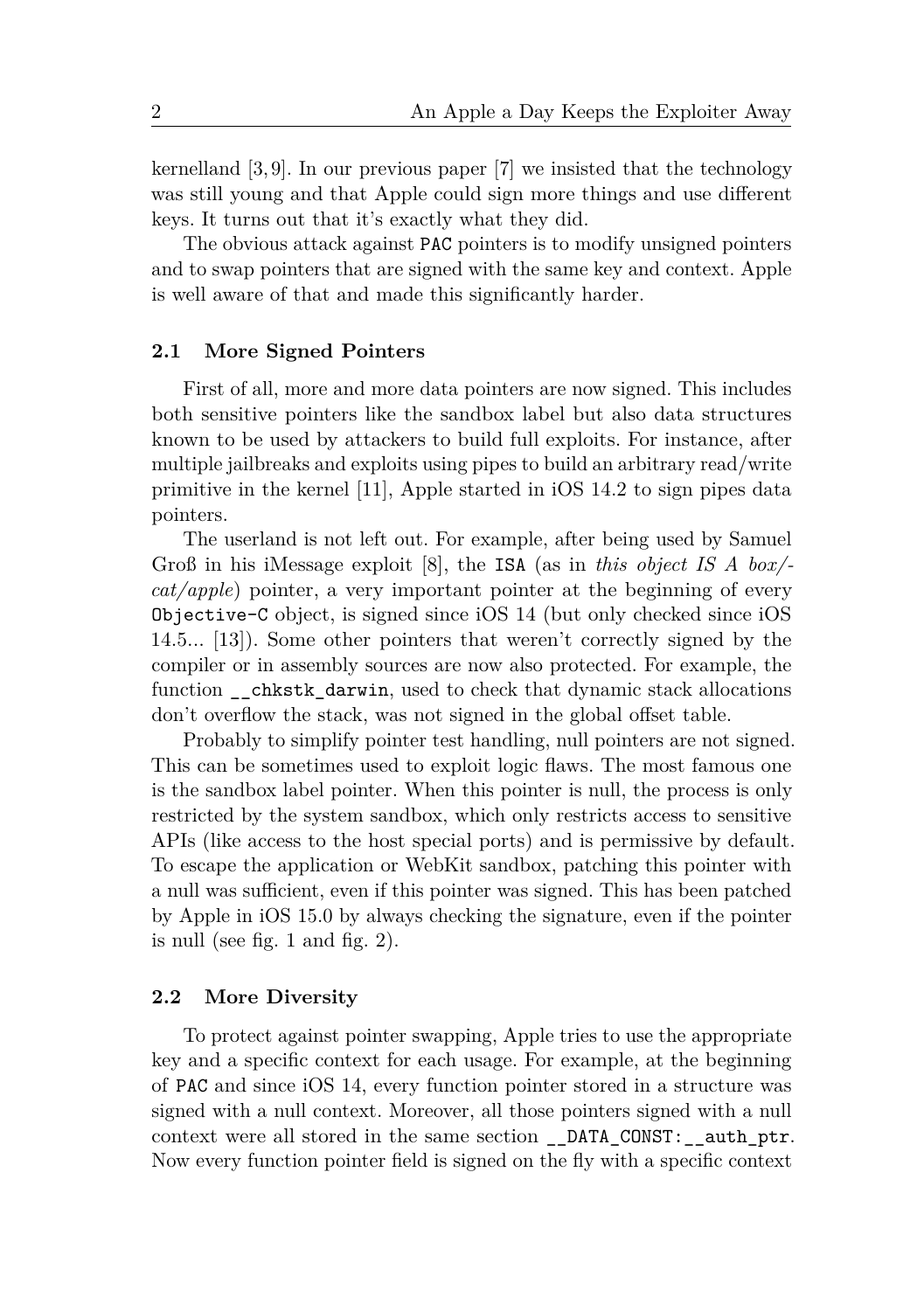<span id="page-2-0"></span>

**Fig. 1.** PAC sandbox label before iOS 15 **Fig. 2.** PAC sandbox label after iOS

15

(but the pointer address is not used, maybe to support structure copy, so it is still possible to swap two instances of the same field, see fig. [3](#page-3-0) and fig. [4\)](#page-3-0).

Now the only pointers signed with a null context stored in kernel memory are two pointers on mig\_strncpy\_zerofill and \_\_chkstk\_darwin and these are in read-only memory. The only other zero context pointers are functions arguments and return value and those are stored in registers that may only be temporarily saved on the stack. This greatly reduces the possibility to swap pointers in memory and the available gadgets.

## **2.3 More Keys**

At the beginning of PAC, all processes shared the same A key, used to sign function pointers. So even if all processes already had different B keys, used to sign process specific data like the saved return address, it was still pretty easy to attack another process with a JOP chain (whereas ROP has been killed by PAC). Now, processes have a A key that depends on their Team ID, which is a unique identifier generated by Apple for every developper account. Daemons and Apple apps don't have any Team ID but they can use a specific entitlement (com.apple.pac.shared\_region\_id) to get a different A key nevertheless. Of course, WebKit uses this entitlement so it is now as difficult to attack daemons from WebKit than from any other application (at least from a PAC point of view).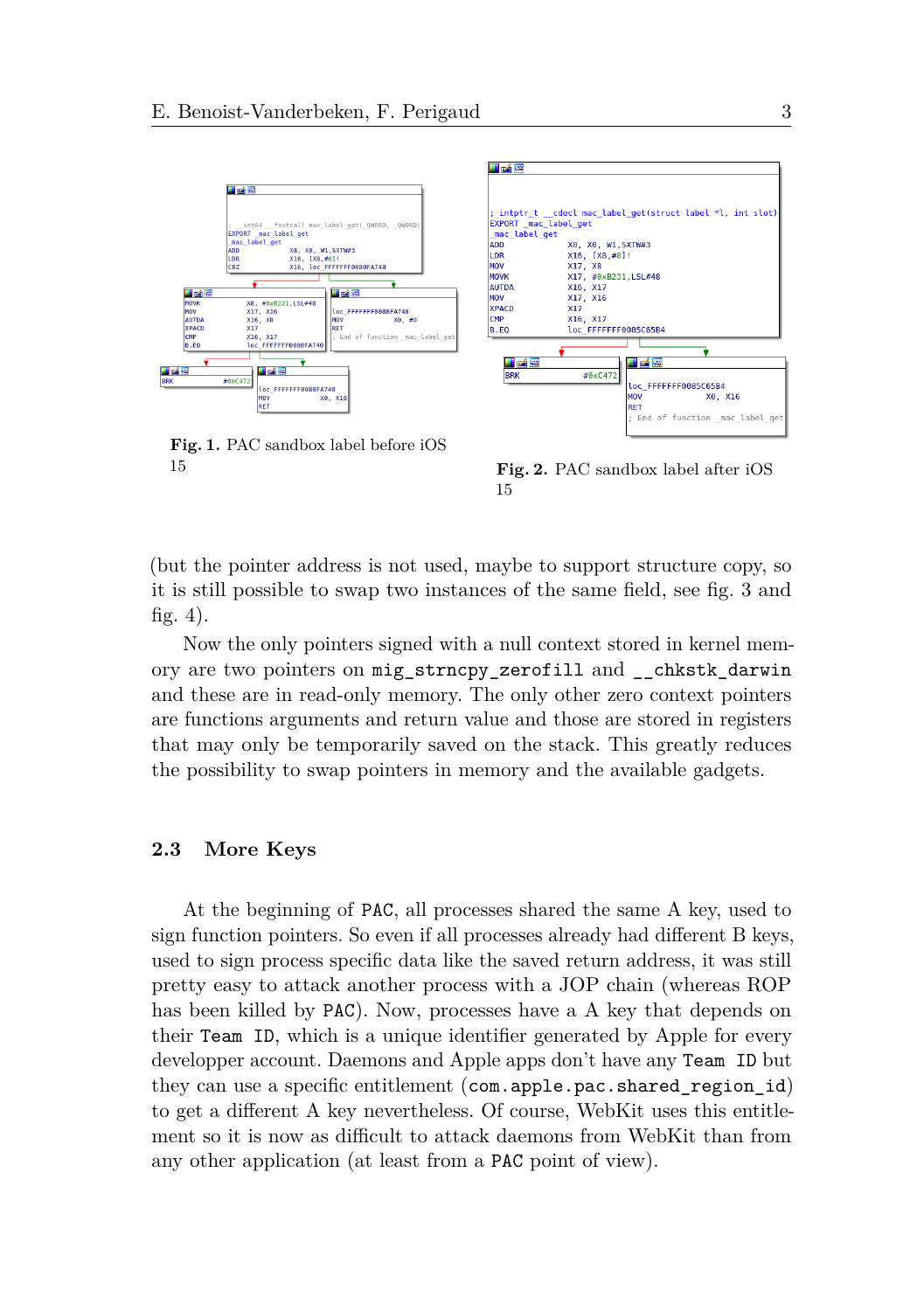<span id="page-3-0"></span>

| <b>ADRP</b> | X9, #zsigned_pty_get_ioctl@PAGE                     |
|-------------|-----------------------------------------------------|
| LDR         | X9, [X9,#zsigned_pty_get_ioctl@PAGEOFF]             |
| <b>ADRP</b> | X10, #tty_dev_head@PAGE                             |
| LDR         | X11, [X10,#tty_dev_head@PAGEOFF]                    |
| ${\tt STP}$ | X11, X9, [X8,#0x10]                                 |
| <b>ADRP</b> | X9, #zsigned_pty_get_name@PAGE                      |
| LDR         | X9, [X9,#zsigned_pty_get_name@PAGEOFF]              |
| <b>STR</b>  | $X9.$ [X8,#(_pty_driver.name - 0xFFFFFFF009418D70)] |

**Fig. 3.** function pointer fields before iOS 14, zero-signed pointers are stored in DATA\_CONST: \_\_auth\_ptr

| ADR          | X16, pty_get_ioctl                                                   |  |
|--------------|----------------------------------------------------------------------|--|
| NOP          |                                                                      |  |
| MOV          | $X17.$ # $0xB4AC$                                                    |  |
| <b>PACIA</b> | X16, X17                                                             |  |
| STR          | $X16$ , $[X8, # (\underline{pty\_driver.open - 0xFFFFFF009A559C8})]$ |  |
| ADR          | X16, _pty_get_name                                                   |  |
| NOP          |                                                                      |  |
| MOV          | X17, #0x707                                                          |  |
| <b>PACIA</b> | X16, X17                                                             |  |
| STR          | $X16$ , $[X8, # (\underline{$ pty}_driver.name - 0xFFFFFF009A559C8)] |  |
|              |                                                                      |  |

**Fig. 4.** function pointer fields after iOS 14, different fields use different keys and pointers are signed on the fly

#### **2.4 Fewer Weaknesses**

Last but not least, Apple fixed several PAC bypasses in its code and even killed two bypass classes by adding hardware mitigations and another one with a compiler mitigation.

The idea of PAC is that some of the upper bits of a pointer are used to store a signature. When one of the AUT instructions is used on a signed pointer, if the signature is valid, a pointer stripped of its signature is returned. This stripped pointer can then be used with classic instructions. If the signature is invalid, the resulting pointer will be invalidated by flipping one of its higher bits, this can be detected by checking this bit or by directly trying to dereference it, which would trigger a exception.

One original weakness of PAC was that when an invalid pointer was signed, a single bit of the signature was flipped and it was trivial to get a valid signature from it. The AUT then PAC combination is frequent as function pointers need to be signed for different contexts. For example, a function pointer passed as an argument to a function will be signed with a null context and if the function sets a structure field with it, it will have to be resigned with the field context. Since the A14 (first used in the iPhone 12), EnhancedPAC (as defined in Armv8.5) is implemented, so when an invalid pointer is signed, the signature is discarded (filled with zeroes) and it is not possible to deduce the signature for a valid pointer.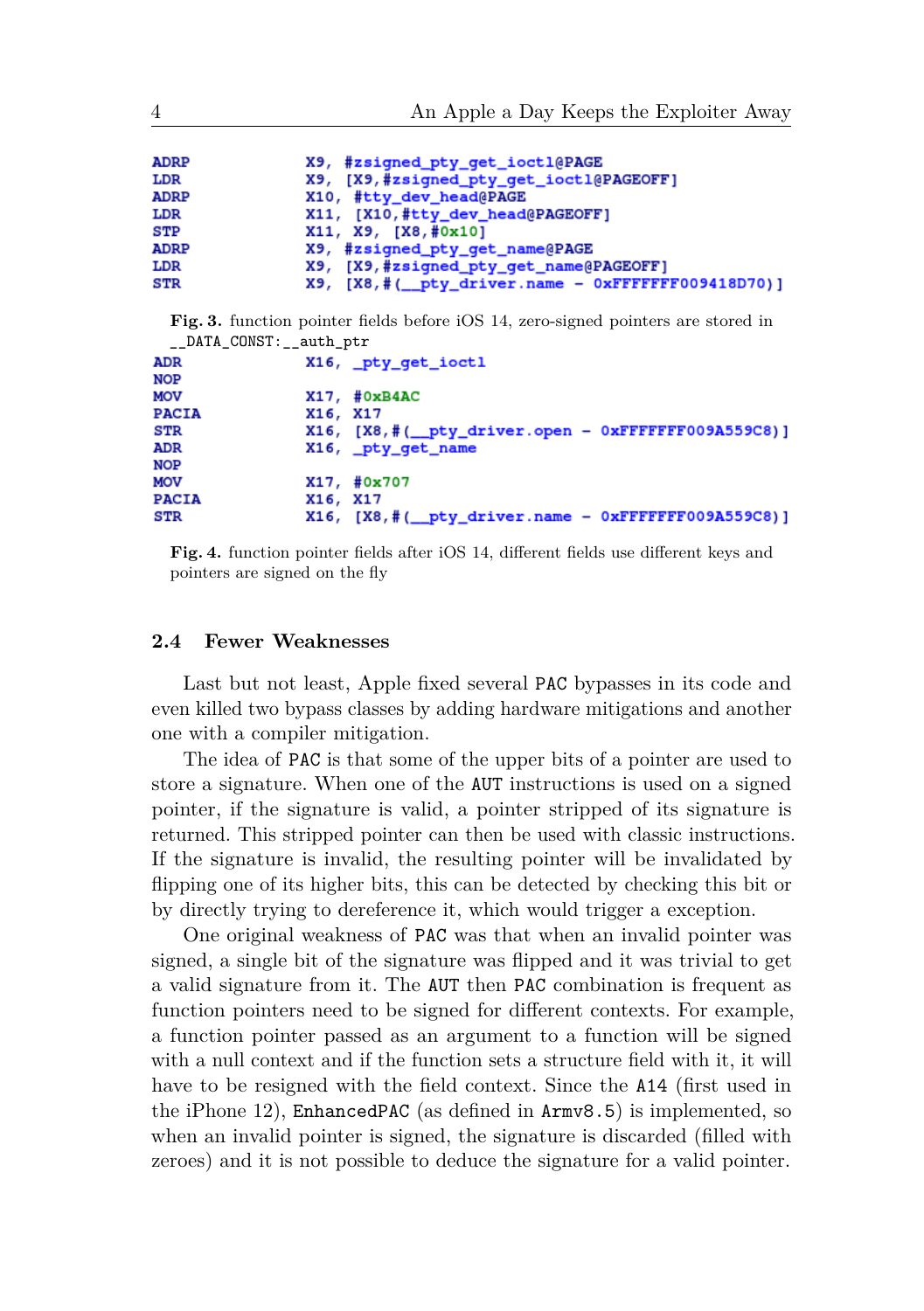With this protection, it is still possible to bruteforce a valid signature under some circumstances. All the invalid pointers will have one signature and the only valid one will have a different one. With this oracle, it is possible in seconds to minutes (depending on the oracle speed and the signature length) to find a valid signature. Apple again killed this method by forcing the compiler (with the -fptrauth-auth-traps option) to add checks after every AUT instruction to crash the process (or the kernel) if the pointer passed to the AUT instruction is not correctly signed. Moreover, in the A15 (first used in the iPhone 13), Apple made sure to catch all the invalid signatures by implementing the Armv8.6-A FPAC extension that raises an exception when an AUT instruction encounters an invalid signature. At last, they also made sure to make this attack less practical by increasing the size of the signature in userland from 16 to 24 bits in iOS 13 (it has always been 24 bits in kernelland).

## **3 Page Protection Layer**

The hardware foundation of the Page Protection Layer (PPL) is present in Apple SoCs since the iPhone 8 and was already used to protect the JiT page, but without PAC it was worthless to protect kernel data, so we had to wait until the A12 SoC to see PPL in the kernel. PPL is supposed to protect arbitrary pages against modification by an attacker having an arbitrary read/write in the kernel and even if they are able to bypass PAC and execute arbitrary existing code in the kernel.

At first, PPL was only used to protect physical page mapping, some structures related to code signing (most notably the dynamic trust cache that contains the hash of all the platform binaries) and to protect platform binaries against code injection (it's a little bit more complex than that but this is the general idea). But since then, and as a lot of Apple security features, PPL gained a lot more importance.

#### **3.1 Entitlements and Profiles**

Starting from iOS 15.0, PPL is used to validate and protect a very important piece of Apple security systems: profiles and entitlements.

Before iOS 12, hooking a userland daemon, amfid, was enough to bypass all the signatures and entitlement checks. Apple mitigated that by checking the executable signature in kernel with CoreTrust which validates the signature and the certificate chain but doesn't check the entitlements and is not able to check all the certificate details (most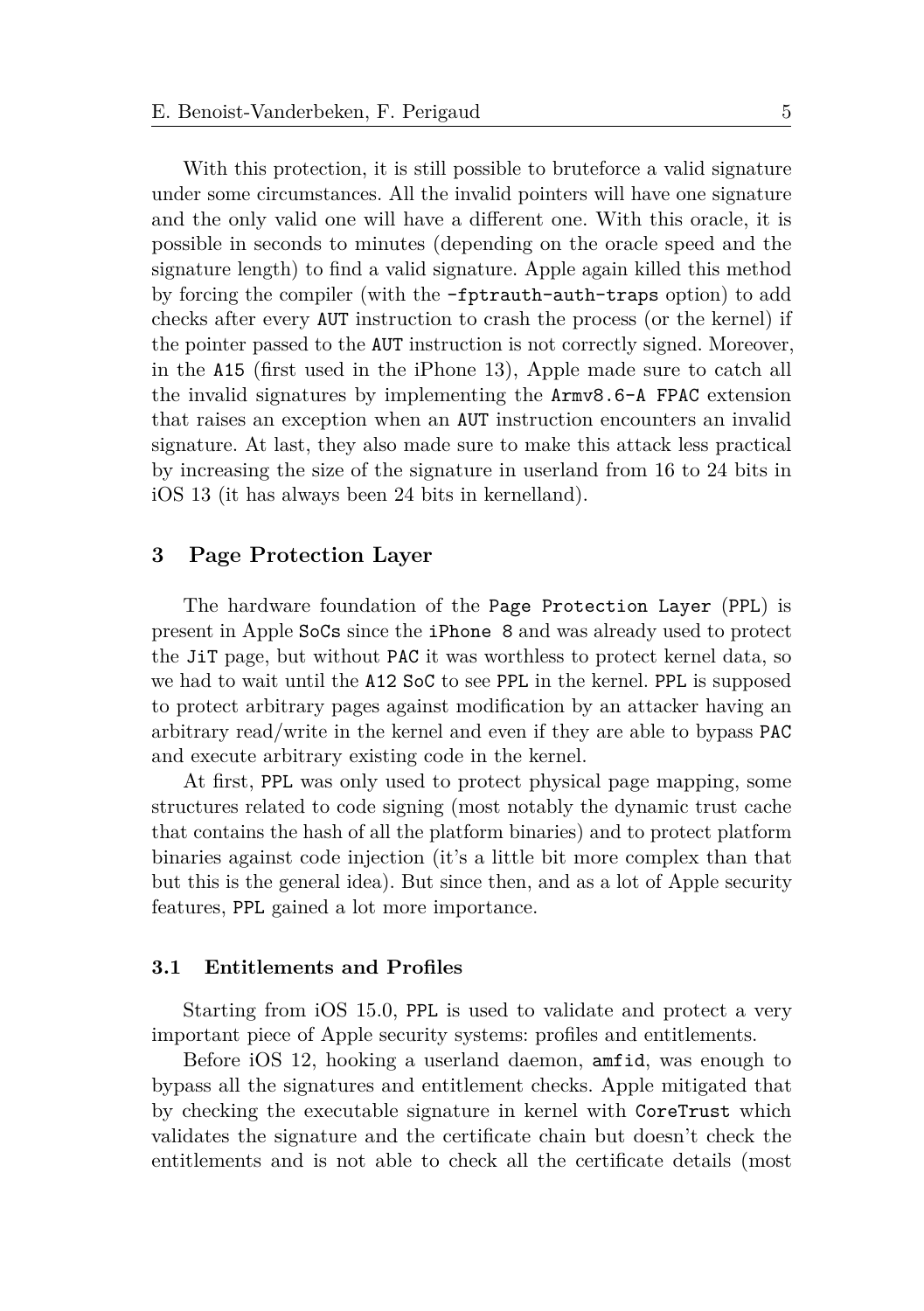notably its expiration date and revocation status). A simple and effective way to bypass this was to sign the executables with an expired or revoked certificate while still hooking amfid to bypass the other checks. Since iOS 15.0 however, the kernel also checks the profile signature and if the entitlements requested match the ones authorized in the profile. If there is no profile, the executable has to be a platform binary or be signed with the Apple App Store certificate otherwise it is limited to a very restrictive set of entitlements.

To make sure that the entitlements have not been tampered with after being validated, they are checked and stored in PPL and all the pointer chains from the thread to the entitlements are, of course, signed with dedicated PAC contexts. Last but not least, the entitlement bytes are also signed with PAC.

One could say that an attacker with an arbitrary kernel read/write will nevertheless always find a way to get their hands on the data they need, even without arbitrary entitlements. It is true indeed but it considerably complicates the development of a useful backdoor.

## <span id="page-5-0"></span>**3.2 RO Zones**

As if pointer signature was not enough, Apple introduced read-only (RO) zones in iOS 15.2. Several sensitive kernel structures are now allocated in specific zones protected by PPL. Task credentials, threads exception ports, sandbox profiles, entitlements or other signature-related elements now cannot be written without a PPL bypass. That means that it is not possible anymore to just patch the uid of a process to become root or to nullify the sandbox pointer to escape the sandbox.

The design is quite robust and Apple blocked the obvious bypasses. To make sure that RO pointers are not swapped, there is a back reference in all RO allocations. If the back reference doesn't match the address where the RO zone pointer was stored, the kernel panics. Even without this back reference, type confusions are worthless as the zone id is passed to the PPL functions and checked against the effective zone id. It is also obviously not possible to replace a RO zone pointer with a pointer in a read-write memory or a pointer to another RO zone as the zone id is also checked when the RO zones are read. The only PPL function used to write in the RO zones also checks that the address is aligned, that the memcpy will not overflow, that the source is either on the stack or in another RO zone, so classic memory corruption vulnerabilities do not apply here as well.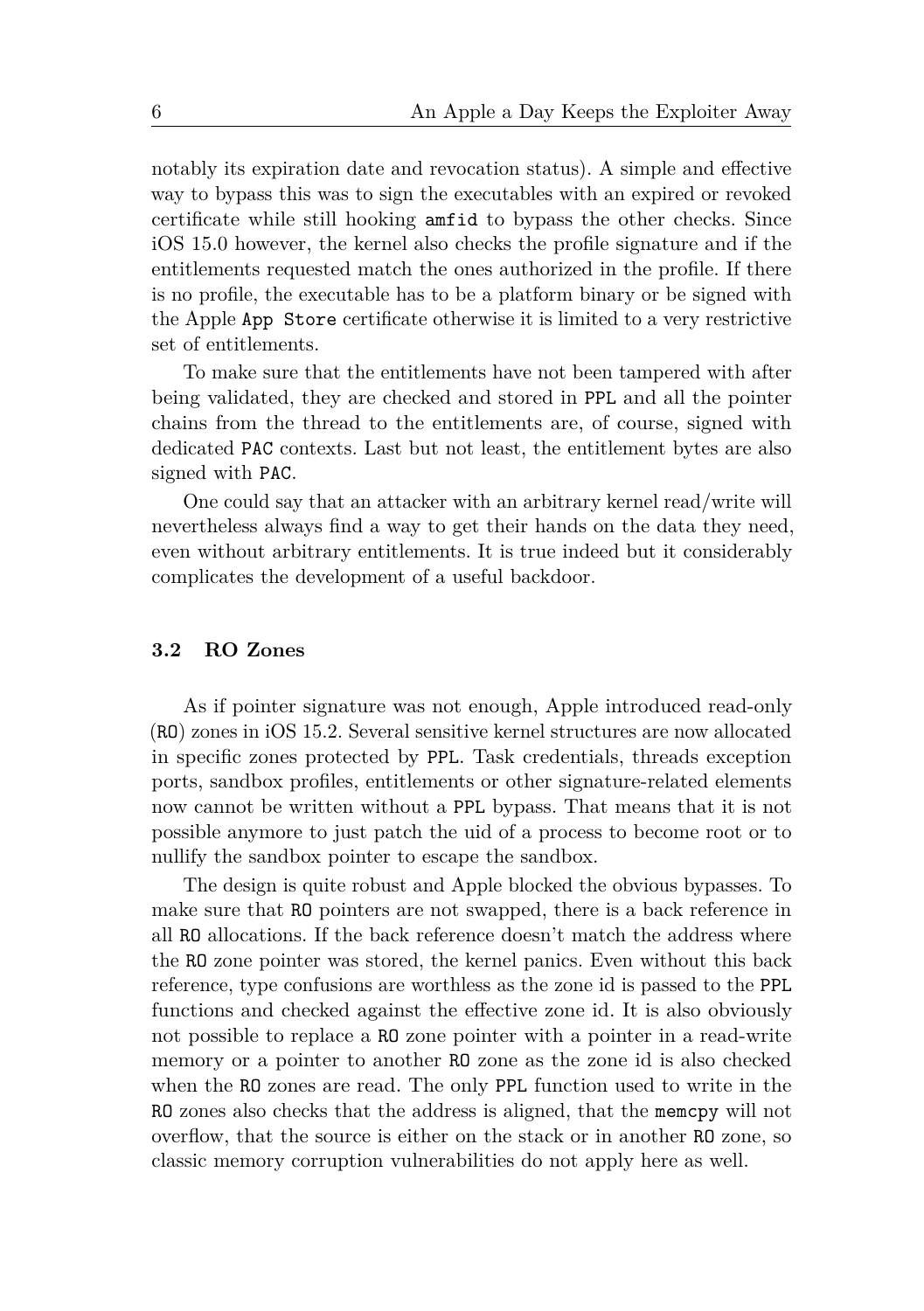## **4 Kernel Mitigations**

#### **4.1 Zones Hardening**

XNU has a zone allocator. A zone is a set of memory pages used to allocate a certain type of objects with a fixed size. For example, there is a zone for mach ports, and making an allocation in this zone using zalloc will return a pointer to an allocation of the size of an ipc\_port structure in a page containing only ipc\_port structures.

This behavior has a side effect in terms of exploitation: exploiting a use-after-free in a zone was a bit complicated, as an allocation can only be reused by another allocation of the same type. However, it was still possible to re-use a whole page of allocations: the page has to be completely freed, so the kernel garbage collector would potentially reassign it to another zone.

A first mitigation has been introduced in iOS 13.2: for some critical kernel objects which are often abused in exploits, such as mach ports, a call to zone\_require is added in functions manipulating such objects. This function ensures that the object address belongs to the correct zone, so it is no longer possible to craft a fake object in a random allocation, or reuse a freed port address in another allocation. However, there is no check about the address alignment, so it can point in the middle of an allocation.

To further prevent abuse of the garbage collector, zone sequestration has been introduced in iOS 14.0. This mechanism ensures that a page virtual address belonging to a specific zone will never be reused for another zone. This definitely prevents some use-after-free vulnerabilities from being exploited. This mitigation is not enabled on all zones by default. For example, as demonstrated by Ian Beer from Project Zero [\[5\]](#page-12-7), the ipc.ports zone was not sequestrated before iOS 15.2. The reason was that zone\_require checks were supposed to prevent a misuse of a fake port.

Moreover, across the various iOS versions, the number of zones has been increased, and a bunch of allocations made in the kernel heap now belong to a specific zone.

Speaking of the kernel heap, before iOS 14, all kalloc allocations were made in kalloc.x zones depending on their size. For example, a kalloc(1000) resulted in an allocation in kalloc.1024. Starting from iOS 14, the heap has been split in 4 different heaps:

— KHEAP\_DEFAULT: for kernel objects which do not belong to a specific zone;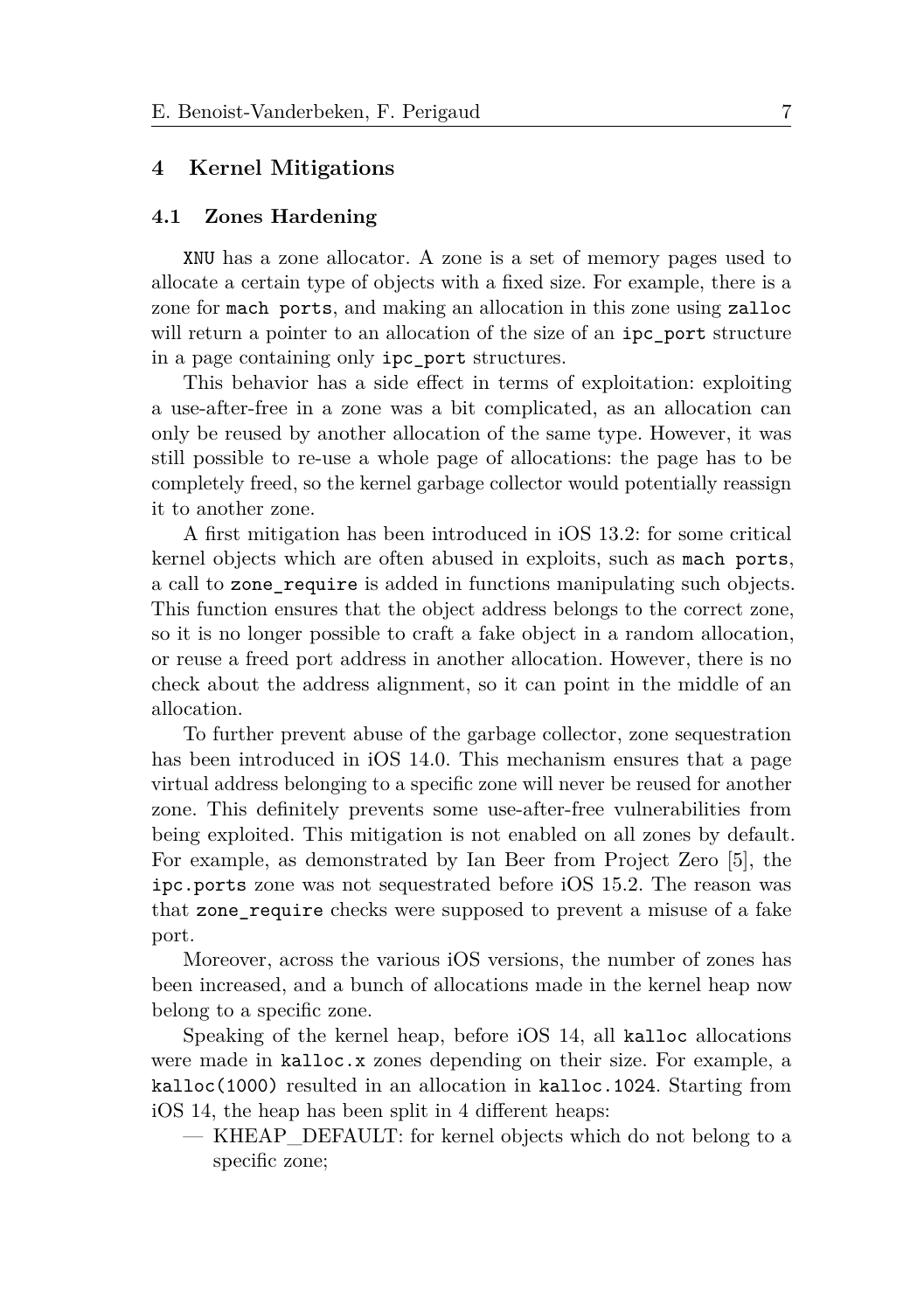- KHEAP\_KEXT: for allocations made by kexts;
- KHEAP\_DATA\_BUFFERS: for allocations containing only data, no pointers are present in this heap;
- KHEAP\_TEMP: for allocations done in scope of a thread (the same thread allocates and frees the pointer). This heap is no longer present in iOS 15 and has been merged with KHEAP\_DATA\_BUFFERS.

This heap separation widely mitigates the ability to spray controlled data in order to exploit a use-after-free in kalloc.x zones, as usercontrolled allocations with controlled content are now performed in the KHEAP\_DATA\_BUFFERS zone.

Furthermore, some interesting objects from an attacker point of view, such as IPC messages, had their structure change: they were previously allocated in a standard kalloc.x zone if the supplied size could not fit in a zone allocation. Starting from iOS 14.2, the userland controlled data is allocated in the KHEAP\_DATA\_BUFFERS heap while the original ipc\_kmsg structure is always allocated in the dedicated zone.

Finally, a new mitigation has been added in iOS 15.2: SAD\_FENG\_SHUI. Its goal is to randomize zone assignments to one of the 4 general submaps, so that there is no longer a guaranted zone interleave. This prevents some OOB exploits relying on this fact or exploits hardcoding a kernel address targeting a specific zone allocation after having filled the corresponding zone.

## **4.2 Critical Port Rights Separation**

Historically, there was a unique type of task or thread port, allowing to use all APIs indifferently (read/write memory, read/write context, etc.). Starting from iOS 14, there has been a separation in different flavors, each one with its own port.

In iOS 15.4, the following flavors are defined for a task:

- TASK\_FLAVOR\_CONTROL
- TASK\_FLAVOR\_READ
- TASK\_FLAVOR\_INSPECT
- TASK\_FLAVOR\_NAME

Threads have one less flavor:

- THREAD\_FLAVOR\_CONTROL
- THREAD\_FLAVOR\_READ
- THREAD\_FLAVOR\_INSPECT

The previous flavors are listed from the most to the least privileged, and each port gives access to a subset of APIs. For example, using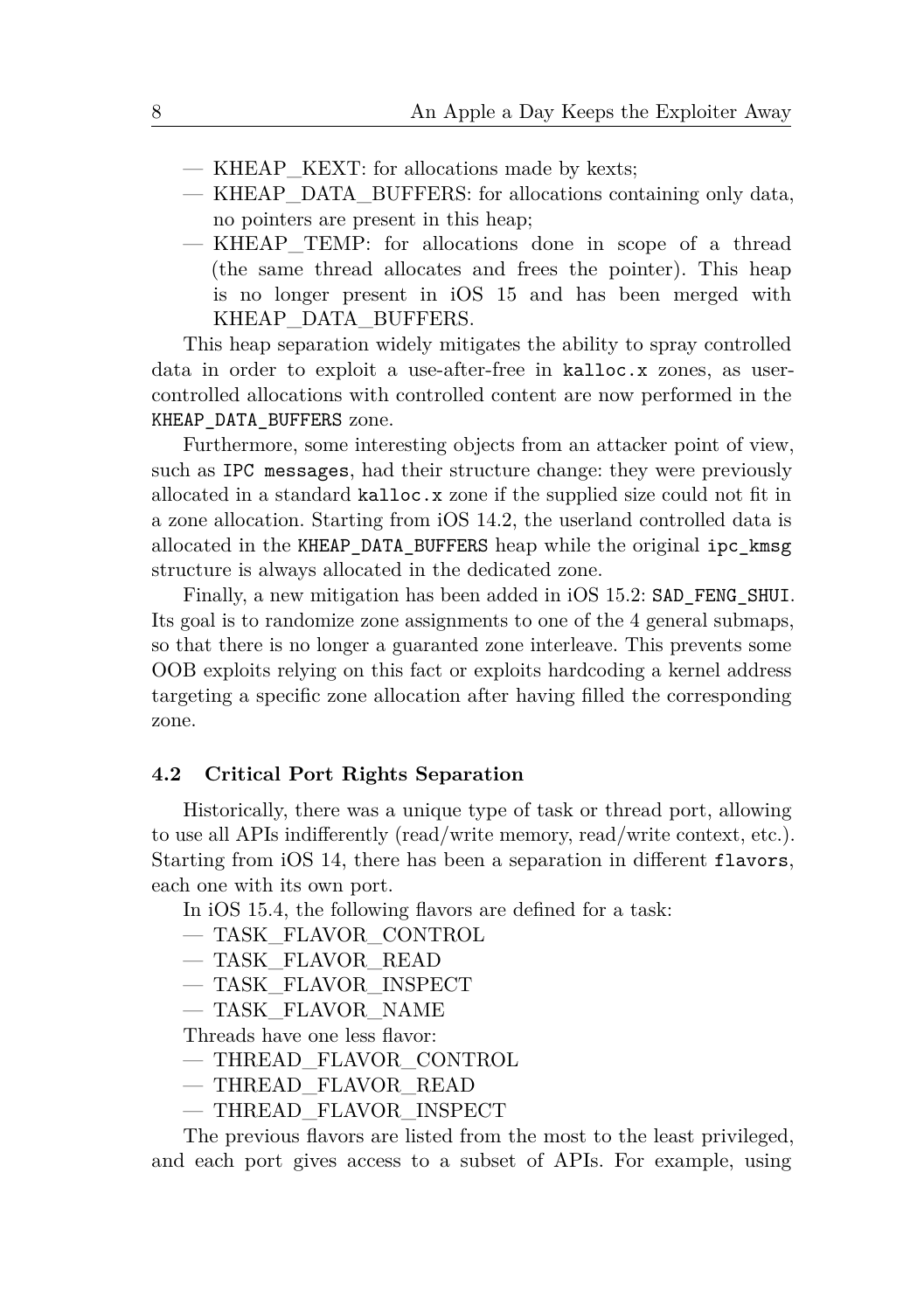the mach\_vm\_read API requires a TASK\_FLAVOR\_READ port whereas the mach\_vm\_write API requires a TASK\_FLAVOR\_CONTROL port.

In a fun way, this privilege separation has introduced a regression: before iOS 14.5, the functions used to convert a port to a task object skipped a call to task\_conversion\_eval when the flavor was not TASK\_FLAVOR\_CONTROL. This function ensures that only a platform binary can resolve the task port of another platform binary. This means that, in iOS versions between 14.0 and 14.5, a non-platform binary was able to read the memory space of a platform binary.

iOS 14.5 is also the version where Apple started to set the self task port and main thread port as immovable, which means that these ports rights cannot be sent in a mach message. They also introduced port labels, another mechanism to control who can receive sensitive ports (task and thread ports but also userland drivers ports for example). This change mitigates many logical vulnerabilities and exploitation techniques, as it no longer possible for a service to be exploited to send its self task port or to legitimately send it to another process.

## **4.3 Minor Hardening**

Since iOS 14, building a tfp0 is a little bit harder. There is an extra check in convert\_port\_to\_map\_with\_flavor which ensures that the map does not directly give access to the kernel pmap.

With the RO zones protecting the cred structure (see subsection [3.2\)](#page-5-0), passing root with an arbitrary kernel read/write primitive became significantly harder. To make that a little bit harder, the kernel was also stripped of two functionalities: the handling of suid binaries and the suid cred port support (a deprecated way to spawn process with arbitrary uids thanks to a port created by a root process with the com.apple.private.suid\_cred entitlement).

## **5 WebKit**

WebKit security has been widely impacted by all the generic PAC improvements, and there is no public method nowadays to bypass PAC in a WebKit exploit on iOS 15.x.

However, some WebKit-specific mitigations have also been added. As stated in our initial publication [\[7\]](#page-12-0), a usual WebKit exploit consists of the following steps:

— Trigger a vulnerability to gain addrof and fakeobj primitives;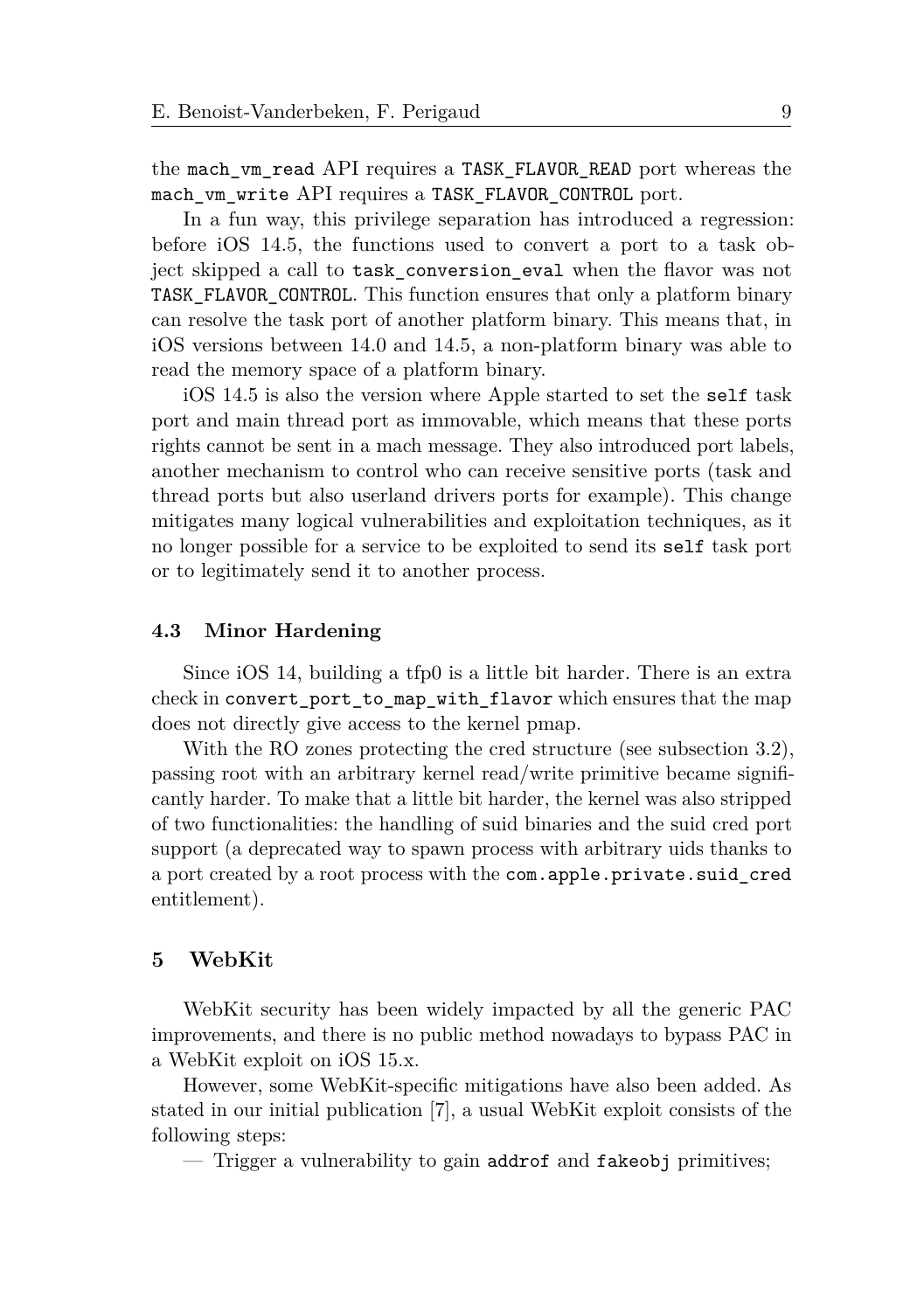— Gain read/write primitives by crafting a fake JavaScript object;

— Gain arbitrary code execution by bypassing the hardware-backed mitigations (APRR and PAC).

To make the second and third steps harder, new mitigations have been added.

## **5.1 Structure ID Randomization**

To be able to craft a fake object, an attacker has to build a JSCell structure. This structure has the following representation in memory:

```
1 struct JSC :: JSCell {
2 JSC :: StructureID m_structureID ;
3 JSC :: IndexingType m_indexingTypeAndMisc ;
4 JSC :: JSType m_type ;
5 JSC :: TypeInfo :: InlineTypeFlags m_flags ;
6 JSC :: CellState m_cellState ;
7 };
```
Previously, a StructureID was just an index into an array of Structure objects. Getting a valid StructureID simply was a matter of creating N (N being greater than 1000) new different objects and picking N/2 as a valid StructureID.

Now, random entropy bits have been added to the StructureID. The number of bits has changed across time, but it is not possible to predict them before having gained a read primitive.

For now, each time a Structure has to be accessed, the index is extracted from the StructureID, checked against the StructureIDTable size, then the encodedStructureBits are xored with the lower bits of the StructureID shifted by the pointer size (48-bits), to finally retrieve a pointer to a Structure.

The encodings are represented as a comment in WebKit sources [\[1\]](#page-12-8):

```
1 1. StructureID is encoded as:
2 ------------------------------------
3 | 1 Nuke Bit | 26 StructureIDTable index bits | 5 entropy bits |
4 ----------------------------------------------------------------
5 The entropy bits are chosen at random and assigned when a
6 StructureID is allocated .
7
8 2. For each StructureID , the StructureIDTable stores
9 encodedStructureBits which are encoded from the structure pointer
10 as such :
11 ------------------------------------------------------------------
12 | 11 low index bits | 5 entropy bits | 48 structure pointer bits |
13 ------------------------------------------------------------------
14 The entropy bits here are the same 5 bits used in the encoding of
15 the StructureID for this structure entry in the StructureIDTable .
```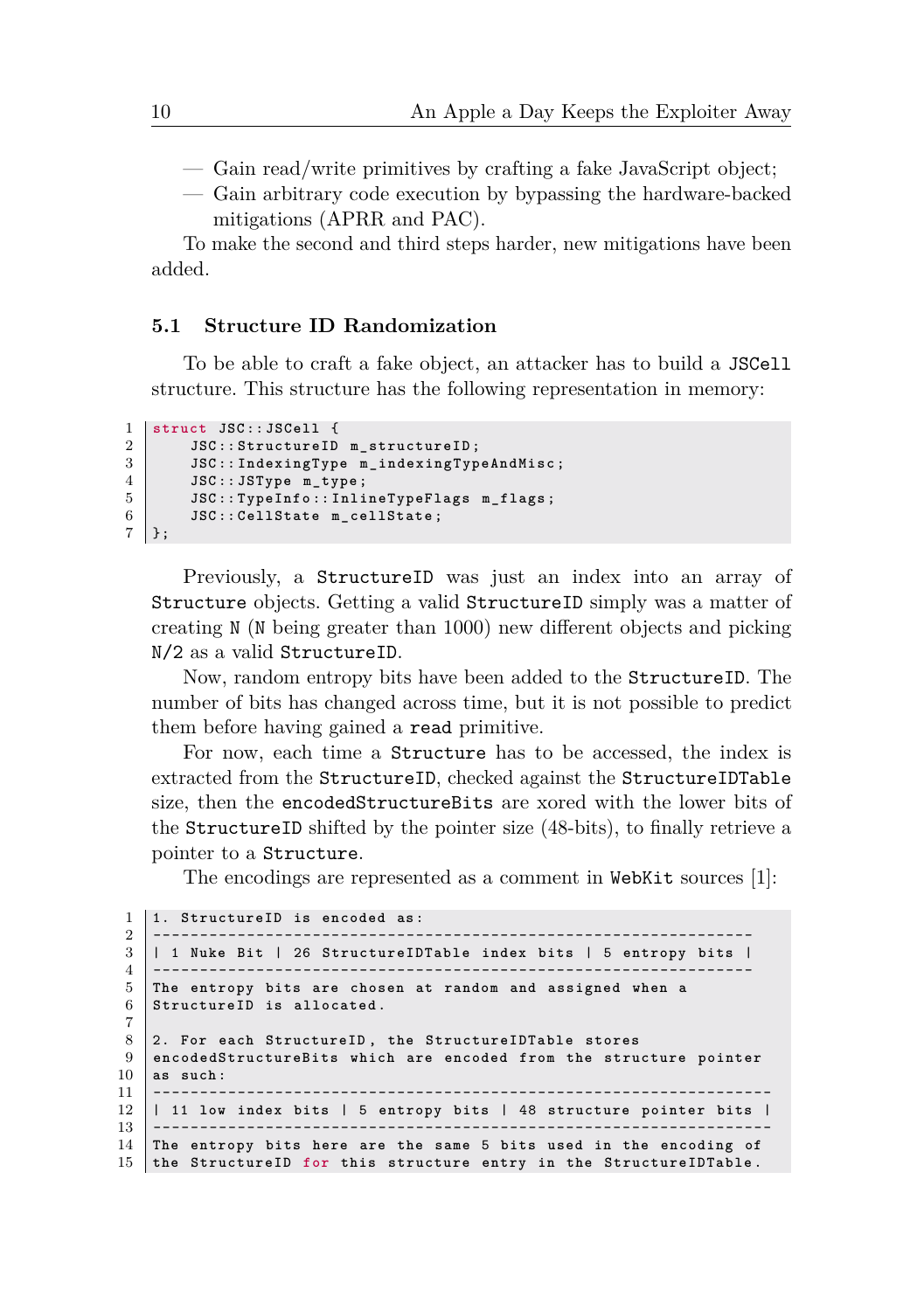Bypasses of this mitigation have been made public back in 2019 [\[10\]](#page-12-9). The idea is quite simple: building a fake object and using it to gain a leak or a read primitive without reaching code referencing the underlying Structure to avoid any bad pointer dereference.

#### **5.2 JIT Instructions Signature**

A known method to bypass APRR was to modify the native code generated by the JIT engine before it is written in the JIT page.

Now, on devices supporting PAC, the generated instructions are signed. This is performed by computing a new signature for the block of instructions each time a new instruction is added. Then, when the block has to be written in the JIT page, the signature is verified. On iOS 14.4, this has been improved by keeping a signature for each instruction instead of a unique one for the whole block. Each instruction signature is verified just before the copy in the JIT page to ensure that no modification can occur.

The signature algorithm makes use of the PACDB instruction. This implies that, to be able to modify JIT instructions, an attacker needs code execution to be able to execute PAC instructions to build the signature.

#### **5.3 PAC Exceptions Termination**

Back in 2020, a blog post on Project Zero blog described a way to bypass PAC and APRR by creating infinite loops in the exception handling code while making another thread try to bruteforce a PAC pointer. This would allow the main thread to catch the exception in case of an invalid signature, and resume the thread to try the next value.

This has been mitigated by adding a specific entitlement to the WebContent process. This entitlement adds the flag TF\_PAC\_EXC\_FATAL to the kernel task. This flag is involved whenever an exception is handled by the kernel: if the flag is present and the exception is related to an invalid PAC pointer (either a data pointer, an instruction pointer or a specific BRK following a bad pointer authentication), the task will directly exit without reaching the userland exception handlers.

## **5.4 Sandbox**

Since our previous study, the sandbox has been greatly improved:

- Ability to filter unix syscalls;
- Ability to filter mach syscalls;
- Ability to filter any fcntl;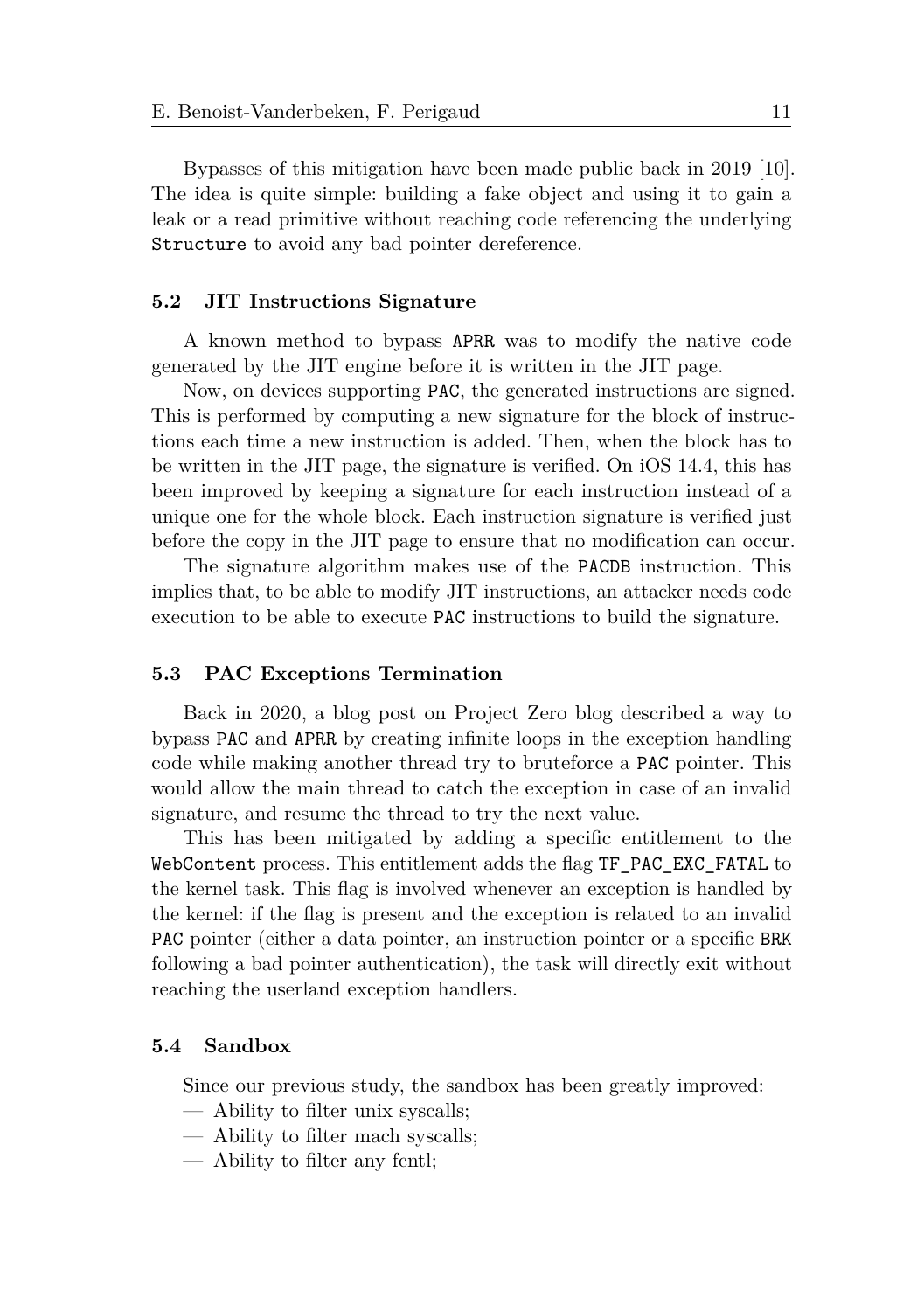- Ability to filter any ioctl by their code and file name;
- Ability to filter mach messages by their endpoint name and message number;
- Ability to filter IOKit methods by their id;
- Support of different states of a process life.

The WebContent sandbox profile is usually where the latest sandbox improvements appear first, as seen on the WebKit github repository:

- Unix syscalls are all denied, except a subset specifically required by the process. This subset is divided between syscall-unix-only-in-use-during-launch and syscall-unix-in-use-after-launch. When exploiting the WebContent process, only the latter subset is available to try to escape the sandbox;
- Mach syscalls are all denied, except a subset specifically required by the process. This subset is divided between syscall-mach-only-in-use-during-launch and syscall-mach-in-use-after-launch. When exploiting the WebContent process, only the latter subset is available to try to escape the sandbox;
- only 4 services are accessible from the sandbox and some of them are restricted (directly via the sandbox or thanks to specific entitlements);
- fnctl are all denied except a subset of less than 20 specifically required by the process;
- ioctl are all denied except 2 and they must be sent to the /dev/aes\_0 device;
- IOKits are all denied.

In iOS 15.4 (latest available version when writing this article), the process life states handling is not implemented yet.

## **6 Conclusion**

While public jailbreaks have still been a thing on iOS 14, there are no known complete jailbreaks for iOS 15 yet (despite public POC giving kernel read/write primitives). Vulnerabilities that were easily exploited a few months ago are now completely useless to an attacker.

Apple does a really good job at finding the root cause of vulnerabilities and at mitigating whole classes of bugs and exploit strategies. Post exploitation is also taken into account, even with powerful primitives, extracting sensitive data and compromising applications is not simple,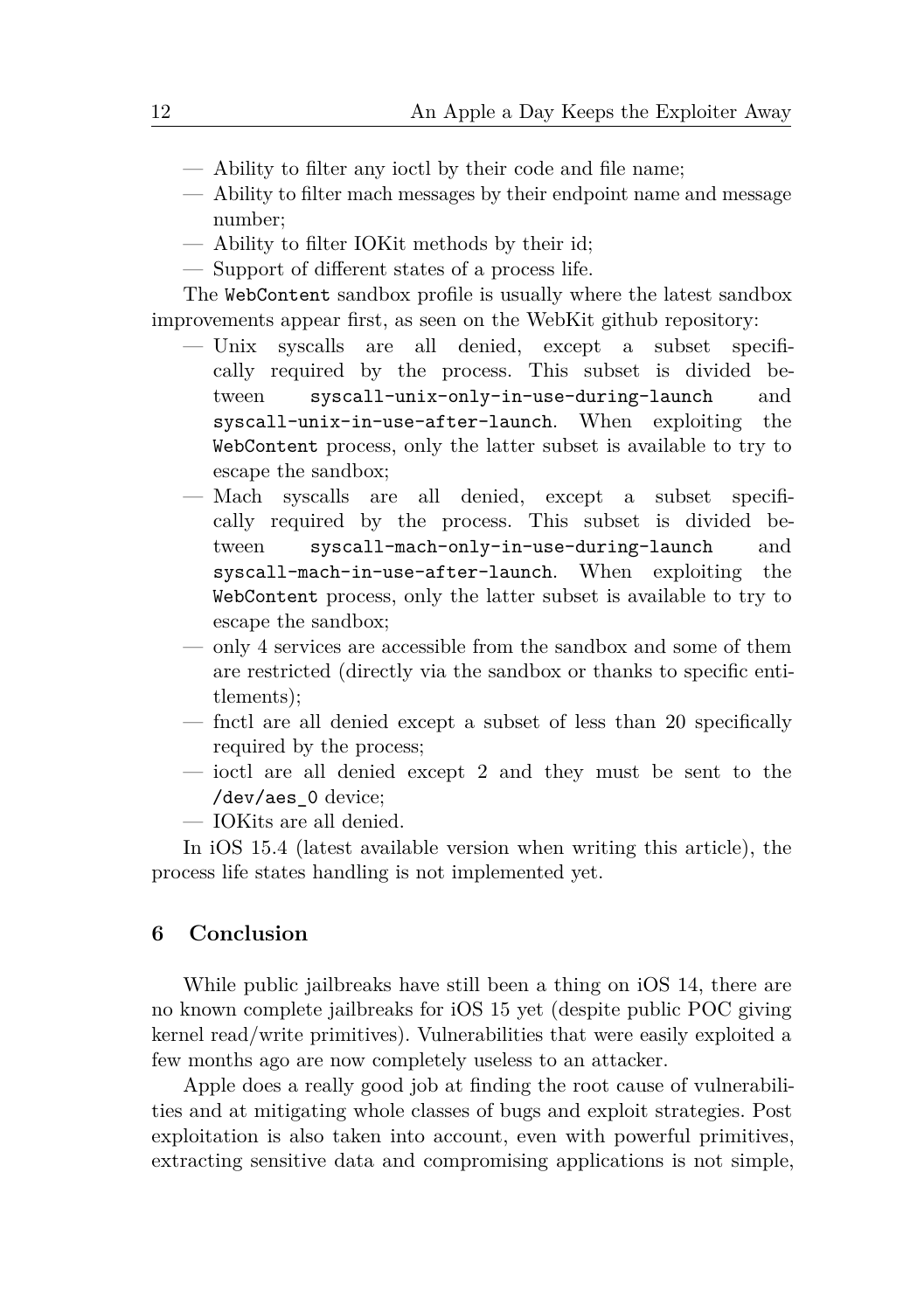which gives Apple more time to fix bugs and gives users time to update their devices. They also do a great job at integrating hardware mitigations: all attackers fear the day when memory tagging will be implemented in their SoC. Moreover, this paper didn't even fully list all the job they did to improve general iPhone security (the rootfs seal to prevent persistence, their custom C compiler to mitigate classic memory corruption in the boot process, the secure storage component used to protect passcodes in recent iPhones, etc.).

However, powerful vulnerabilities can still be used to attack modern phones and even if WebKit is strongly sandboxed, the vast majority of the applications still have access to a huge attack surface in the kernel. Moreover, Linus Henze has proven [\[9\]](#page-12-5) that powerful logical vulnerabilities can bypass even the latest mitigations.

It may become impossible in the near future to fully compromise an iPhone with a simple web page but it doesn't mean that the game is over.

## **References**

- <span id="page-12-8"></span>1. Structureid memory representation. [https://github.com/WebKit/WebKit/blob/](https://github.com/WebKit/WebKit/blob/main/Source/JavaScriptCore/runtime/StructureIDTable.h#L140) [main/Source/JavaScriptCore/runtime/StructureIDTable.h#L140](https://github.com/WebKit/WebKit/blob/main/Source/JavaScriptCore/runtime/StructureIDTable.h#L140), 2022.
- <span id="page-12-4"></span>2. axi0mX. Announcement of checkm8. [https://twitter.com/axi0mX/status/](https://twitter.com/axi0mX/status/1177542201670168576) [1177542201670168576](https://twitter.com/axi0mX/status/1177542201670168576), 2019.
- <span id="page-12-6"></span>3. Brandon Azad. Examining pointer authentication on the iphone xs. [https://googleprojectzero.blogspot.com/2019/02/examining-pointer](https://googleprojectzero.blogspot.com/2019/02/examining-pointer-authentication-on.html)[authentication-on.html](https://googleprojectzero.blogspot.com/2019/02/examining-pointer-authentication-on.html), 2019.
- <span id="page-12-1"></span>4. Ian Beer. An ios zero-click radio proximity exploit odyssey. [https:](https://googleprojectzero.blogspot.com/2020/12/an-ios-zero-click-radio-proximity.html) [//googleprojectzero.blogspot.com/2020/12/an-ios-zero-click-radio](https://googleprojectzero.blogspot.com/2020/12/an-ios-zero-click-radio-proximity.html)[proximity.html](https://googleprojectzero.blogspot.com/2020/12/an-ios-zero-click-radio-proximity.html), 2020.
- <span id="page-12-7"></span>5. Ian Beer. Xnu kernel use-after-free in mach\_msg. [https://bugs.chromium.org/](https://bugs.chromium.org/p/project-zero/issues/detail?id=2232) [p/project-zero/issues/detail?id=2232](https://bugs.chromium.org/p/project-zero/issues/detail?id=2232), 2022.
- <span id="page-12-2"></span>6. Bahr Abdul Razzak Noura Al-Jizawi Siena Anstis Kristin Berdan Ron Deibert Bill Marczak, John Scott-Railton. Forcedentry - nso group imessage zero-click exploit captured in the wild. [https://citizenlab.ca/2021/09/forcedentry-nso](https://citizenlab.ca/2021/09/forcedentry-nso-group-imessage-zero-click-exploit-captured-in-the-wild/)[group-imessage-zero-click-exploit-captured-in-the-wild/](https://citizenlab.ca/2021/09/forcedentry-nso-group-imessage-zero-click-exploit-captured-in-the-wild/), 2020.
- <span id="page-12-0"></span>7. Fabien Perigaud Eloi Benoist-Vanderbeken. Wen eta jb? a 2 million dollars problem. [https://www.sstic.org/2019/presentation/WEN\\_ETA\\_JB/](https://www.sstic.org/2019/presentation/WEN_ETA_JB/), 2019.
- <span id="page-12-3"></span>8. Samuel Groß. Remote iphone exploitation part 3: From memory corruption to javascript and back – gaining code execution. [https://googleprojectzero.](https://googleprojectzero.blogspot.com/2020/01/remote-iphone-exploitation-part-3.html) [blogspot.com/2020/01/remote-iphone-exploitation-part-3.html](https://googleprojectzero.blogspot.com/2020/01/remote-iphone-exploitation-part-3.html), 2020.
- <span id="page-12-5"></span>9. Linus Henze. Fugu14 writeup. [https://github.com/LinusHenze/Fugu14/blob/](https://github.com/LinusHenze/Fugu14/blob/master/Writeup.pdf) [master/Writeup.pdf](https://github.com/LinusHenze/Fugu14/blob/master/Writeup.pdf), 2021.
- <span id="page-12-9"></span>10. YONG WANG. Thinking outside the jit compiler: Understanding and bypassing structureid randomization with generic and old-school methods. [https://i.blackhat.com/eu-19/Thursday/eu-19-Wang-Thinking-](https://i.blackhat.com/eu-19/Thursday/eu-19-Wang-Thinking-Outside-The-JIT-Compiler-Understanding-And-Bypassing-StructureID-Randomization-With-Generic-And-Old-School-Methods.pdf)